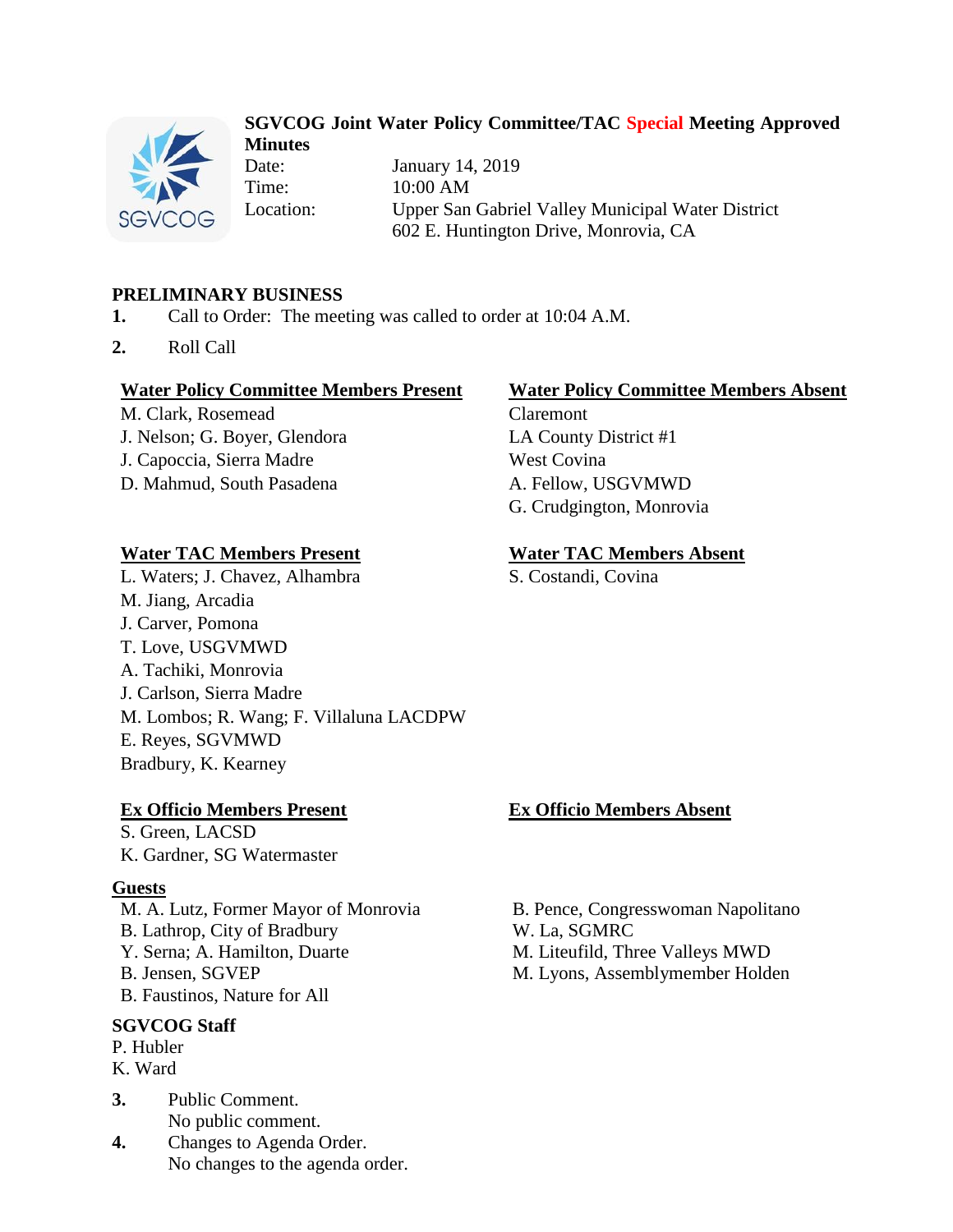### **CONSENT CALENDAR**

- **5.** Water Committee/TAC Meeting Minutes
	- **There was a motion to approve the consent calendar. (M/S: D. Mahmud/M. Clark). [MOTION PASSED]**

| <b>AYES:</b>    | Alhambra, Arcadia, Bradbury, Monrovia Pomona, Glendora, Sierra Madre, South |
|-----------------|-----------------------------------------------------------------------------|
|                 | Pasadena, Rosemead, USGVMWD, LACDPW, SGVMWD                                 |
| <b>NOES:</b>    |                                                                             |
| <b>ABSTAIN:</b> |                                                                             |
| <b>ABSENT:</b>  | Covina, Claremont, West Covina, LA County District #1                       |

### **PRESENTATION**

**6.** Safe Clean Water Program Update - Kirk Allen, Los Angeles County Public Works K. Allen presented on this item. K. Allen reviewed the implementation timeline for the Safe, Clean Water Program. A question was raised that implementation of the program is already being done prior to the implementation ordinance being adopted by the Board of Supervisors. K. Allen will follow-up to address the discrepancy between the activities being conducted and adoption of the implementation ordinance. K. Allen indicated that outreach for the remaining vacant seats (community and business) has commenced and has been sent to all city managers and public works director in LA County. City selection committee meeting notices will be sent out in the next two weeks. Lower SGV and Lower LA have been scheduled and will meet this Thursday. A short bio would be helpful to have at the self-selection meeting to be considered for an appointment. Cities/Watershed areas are able to decide how the member is selected, could be weighted, the County simply wants to provide guidance for process. The Committee also raised the question that it would be beneficial to host a County-wide meeting to discuss frequently asked questions. Business Watershed Committee appointment will be picked by the Board of Supervisors (BOS), by late February County staff will generate a nominee list and is now currently gathering a short-list to share with the BOS. If individuals have an idea for qualified individuals for the business seat appointment, this nominee can be sent to K. Allen to share with the BOS for consideration. K. Allen mentioned that a timeline for the credit program is still being developed. A question was raised on the flexibility of changing the scoring criteria, K. Allen will clarify if scoring criteria is still able to be changed/modified.

# **LEGISLATIVE UPDATES**

**7.** Update to 2019 Water/Stormwater Legislative Priorities

P. Hubler reported on this item. He reviewed the updates to the priorities that the Committee and TAC adopted at the November meeting. There was a request to incorporate language in the FCA priority that directs the EPA to update the federal FCA guidelines. The Committee and TAC suggested that the capital projects priority could be modeled after similar legislation for school projects that legislate guidelines. The water rights priority will be updated to clarify that water rights refers to new, captured water.

**8.** Water Infrastructure Improvement Act

S. Green reported on this item. The Act is consistent with previously supported provisions of the SGVCOG. There was a request by the Committee to send a letter of appreciation to Congresswoman Napolitano for her work on the Act.

## **UPDATE ITEMS**

- **9.** E/WMP Updates. No update was given.
- **10.** Water TAC Chair Report